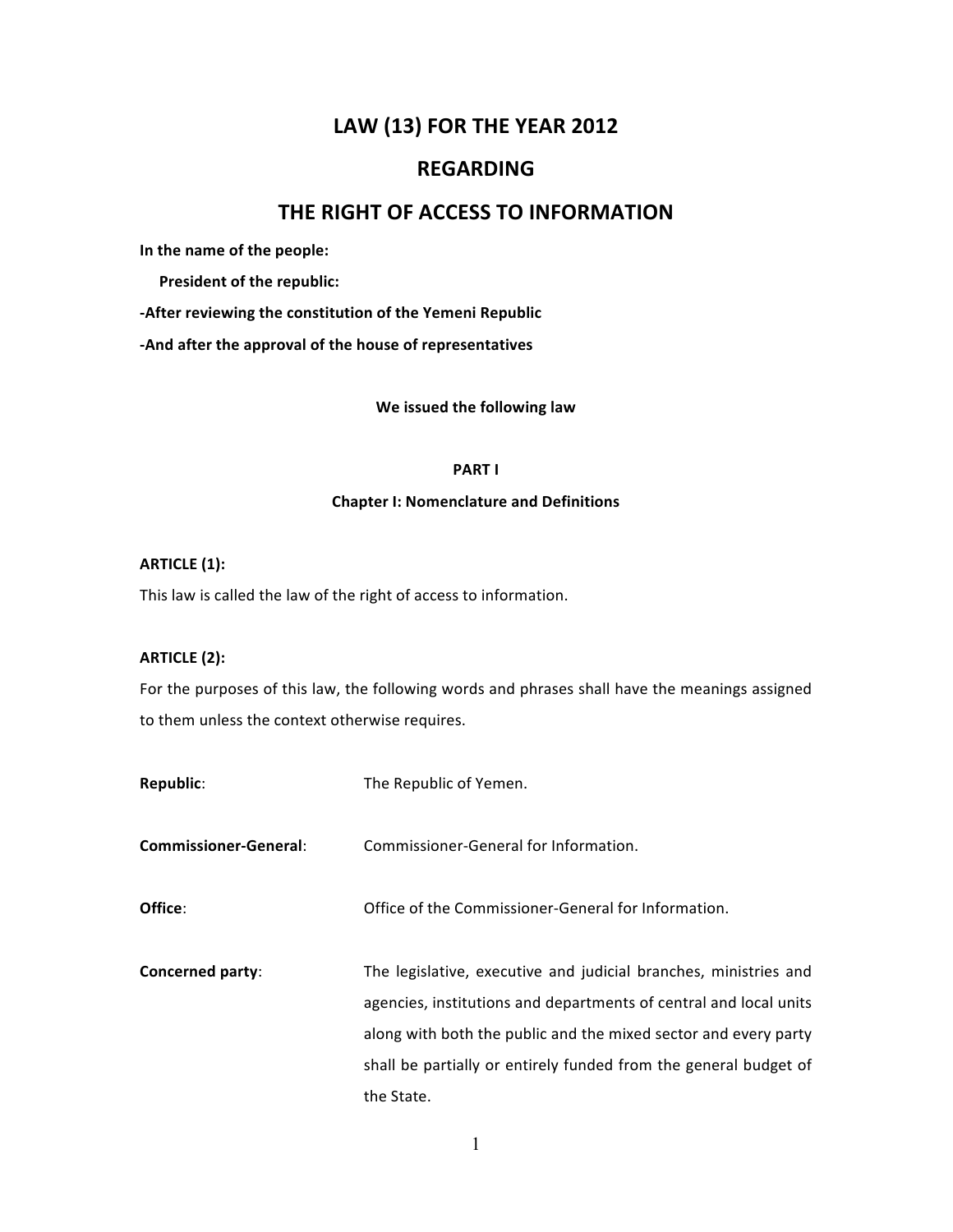- **Competent employee:** The employee designated by the agency to consider the requests for information.
- **Information:** Facts that are recognized in the conscience and which are present as moral and materialistic values in the form of numbers and letters; also, as drawings, images and sounds that which are being collected, processed and saved by electronic methods and sheets,
- **Information System:** A set of elements, whether human materialistic and technical, or organizational and cognitive, that which would interact with each other and work together to achieve the data collection and information processing, analysis and archiving, exchange and dissemination as to meet the needs of beneficiaries.
- **Personal data:** Information about an individual relating to a particular strain of this individual, and marital status,  $j$ ; On the condition that it is not allowed to give information related to individuals without their direct consent or consent of any of their first, second or third degree relatives in case they are dead.
- **The cost of access to information:** It is the actual cost incurred to portray or copy the information required on paper or electronically excluding the cost of any staff time it takes to arrange these copies and highlighted or moved.
- **National Information Center:** The body that was created under Presidential Decree No. (55) for the year 1995.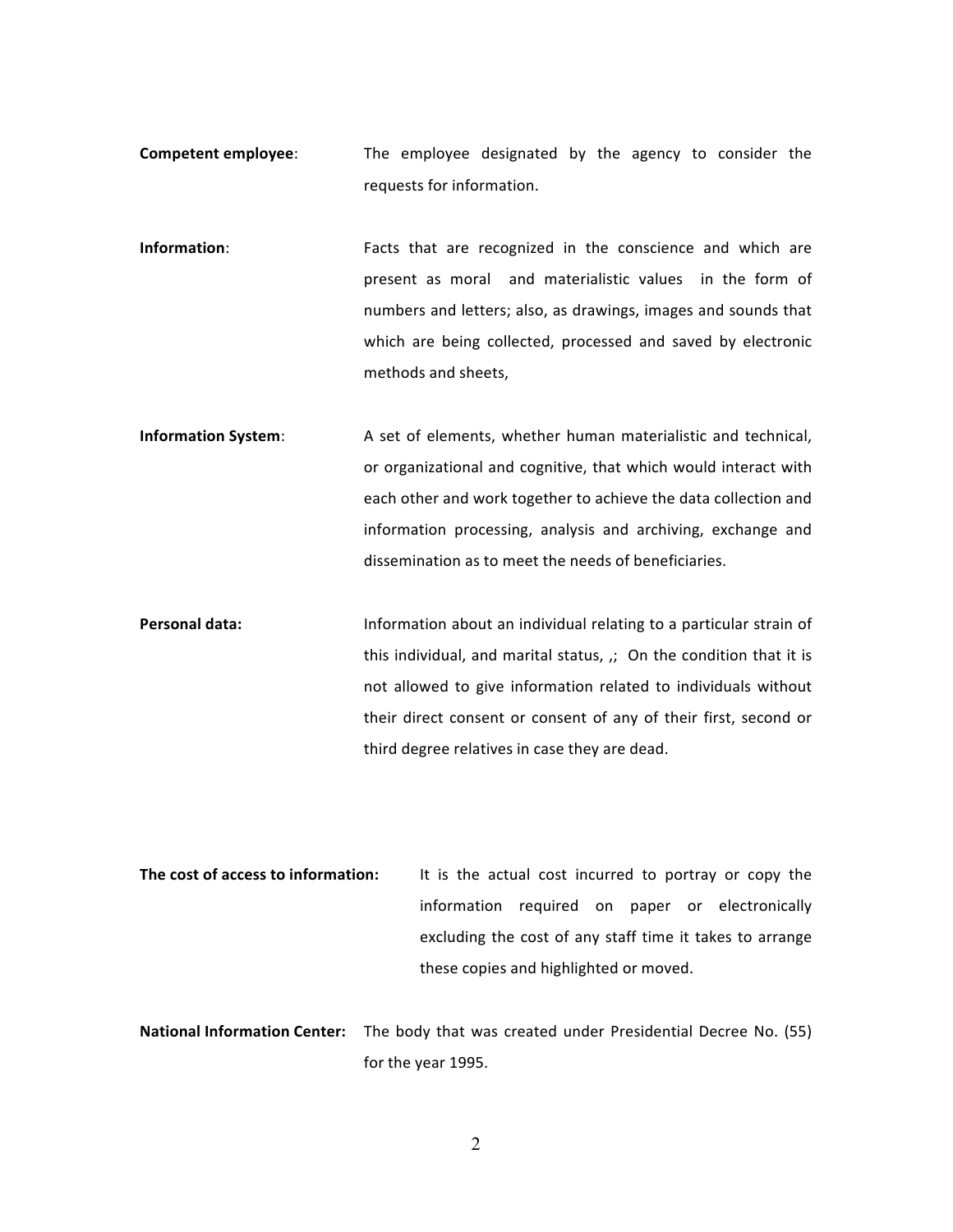# Executive rules of this law.

# **Rules**

# **Chapter II: Objectives**

# **ARTICLE (3):**

This law aims to:

- A. Secure and facilitate the citizen's right to access information without delay and expand the rules of the exercise of rights and freedoms.
- B. Promote the elements of transparency and expand all opportunities for conscious and responsible participation.
- C. Enable the community to develop their abilities to take more advantage of the information.

# PART II: FREEDOM OF ACCESS TO INFORMATION

# Chapter I: principles of the right of access to information

## **ARTICLE (4):**

Access to information is one of the basic rights of the citizen. citizens have the right to exercise this right within the law. Foreigners can have access to information on the condition of having the same treatment.

# **ARTICLE (5):**

A request for information directly to the concerned authority or party of the information required.

#### **ARTICLE** (6):

The access to information shall be directly to those who submit the request or indirectly by publication, or in both ways together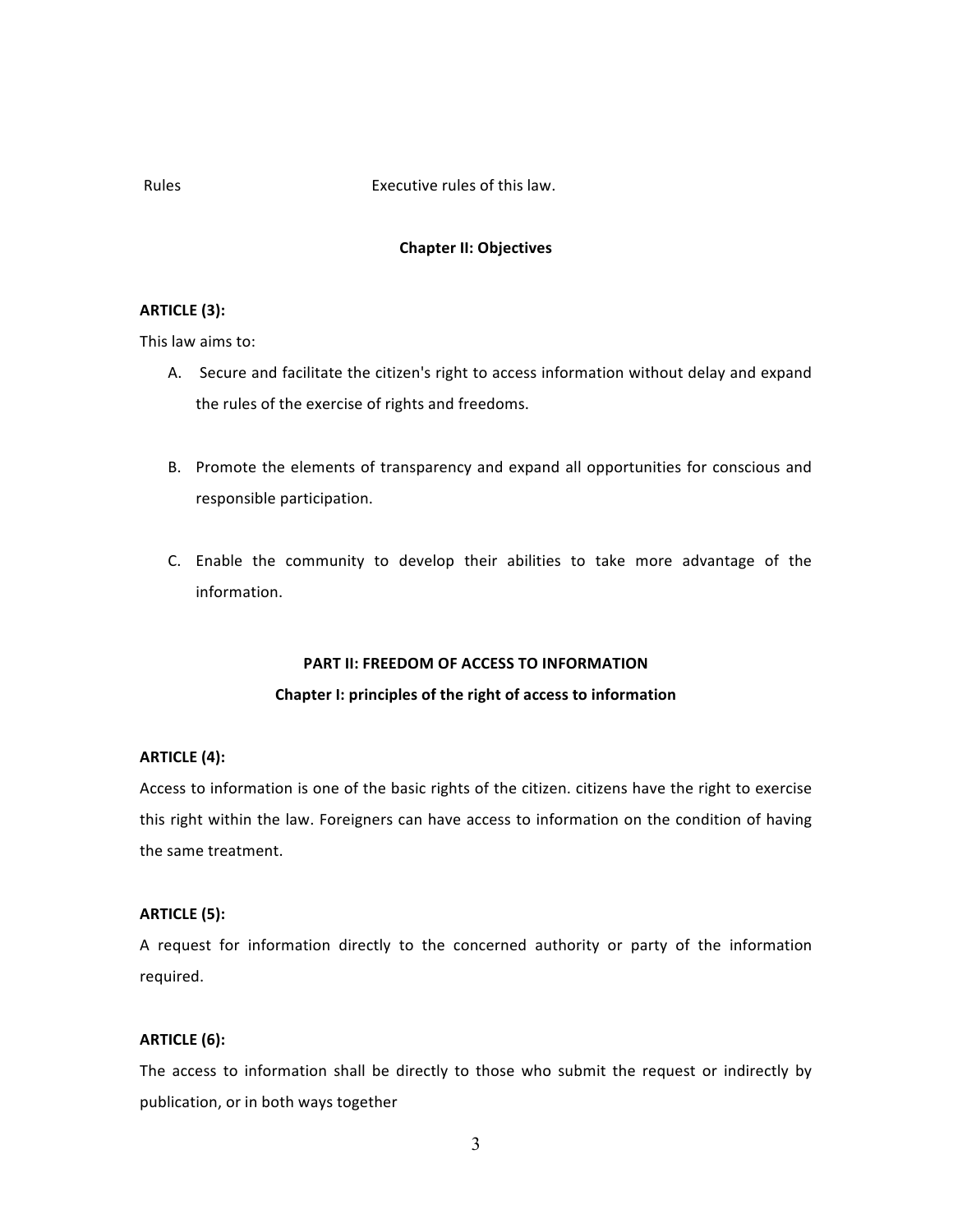# **ARTICLE (7):**

[All natural and legal persons have the right to apply for access to information and there should not be any legal accountability from the submission of this application.]

# **Chapter II: Request for access of Information**

# **ARTICLE (8):**

Each party ought to designate an information specialist who would head a unit of information that is part of the components of the national system of information and is linked administratively and functionally to the pertaining party, and he shall:

- A. Control the necessary powers to search and access to the information required.
- B. Consider all requests for access of information.
- C. Maintain and preserve the information.
- D. Disseminate procedures and forms in ways that would allow the beneficiaries to look at them easily.

#### **ARTICLE (9):**

The party shall do maintenance and preservation of information in their possession systematically and in an order that would allow the employee in charge to easily execute its extraction process using the necessary techniques, methods and software.

# **ARTICLE (10):**

The party shall organize training courses for its employees regarding the importance of the right to access and to enable citizens to exercise and how to save the information and find the best and fastest ways to save and retrieve them.

#### **ARTICLE (11):**

The party must put informational evidences and publish annual reports containing at least the following:

4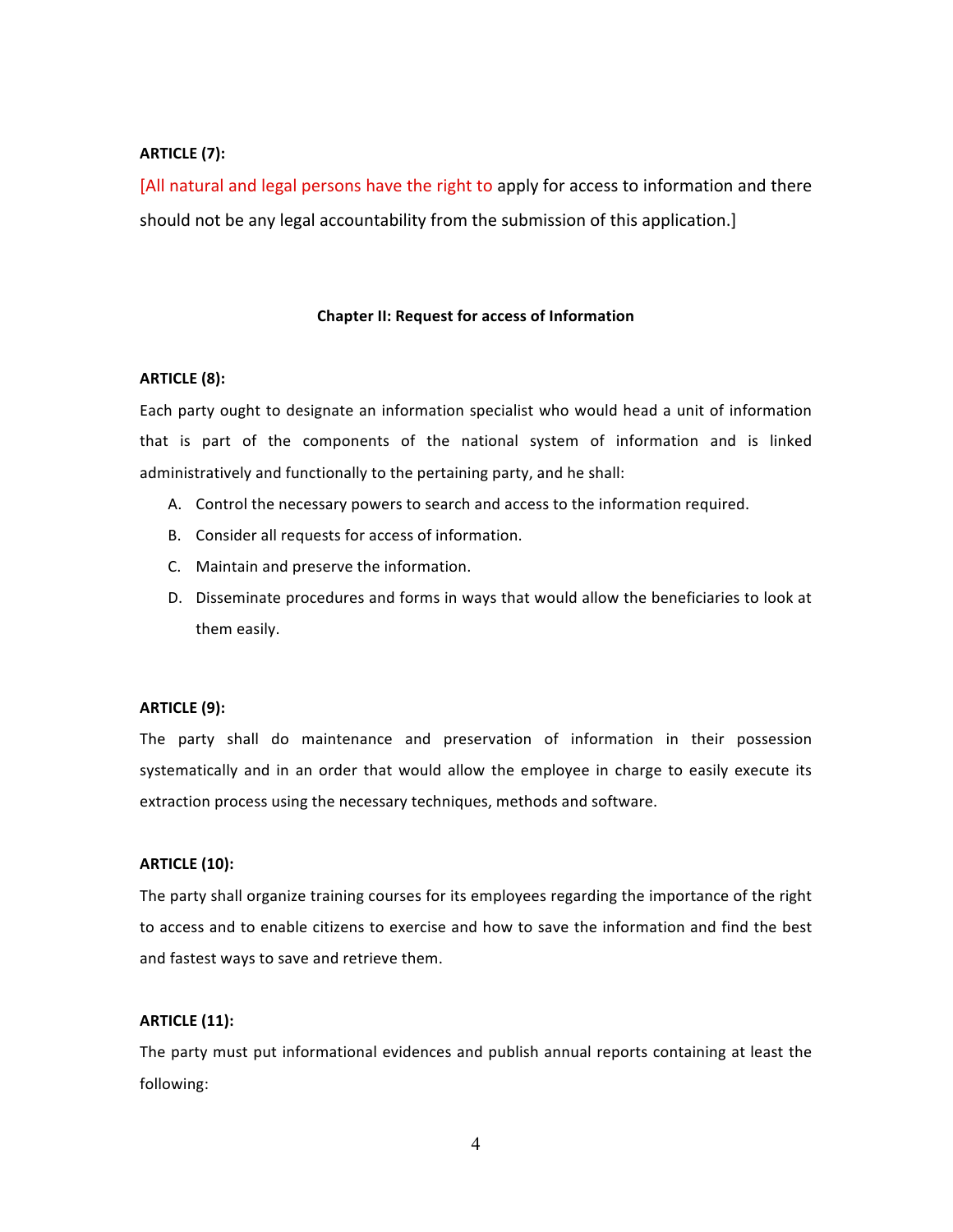- A. Management information on the mechanism of action to include the objectives, activities and programs and the final accounts, along with information on areas of its official activities and the results of the performance of its constitutional and legal duties.
- B. Determine how and where the citizens get the information and make requests and learn about the documents, receive and abstract copies and get a decision.
- C. Index of all types of information that legally oblige the party in charge to execute their conservation and maintenance.
- D. A report on requests for access to information that have been received and that have been operated upon and those that have been rejected and the reasons for rejection and motions that have been submitted, along with the actions relating thereto, and the average number of days during which there has been responses to requests for information.
- E. Directory lists of the topics that you must publish along with the dates and methods of their dissemination.
- F. As for any other additional information that the Commissioner sees it necessary to publish in accordance with the purposes of this Act.

# **ARTICLE (12):**

You must provide the National Information Center with the information that are published under Article (11) of this Act and both the party and the National Information Center have to provide this information through sheets or electronically, either free of charge or at prices not exceeding the cost of obtaining information.

#### **ARTICLE (13):**

It is not permitted to inflict any punishment on any employee who has given information to an authorized investigation entity about violations or infringements of this law or who has assisted in any investigation about any violation or infringement of this law. Also, he may not be subject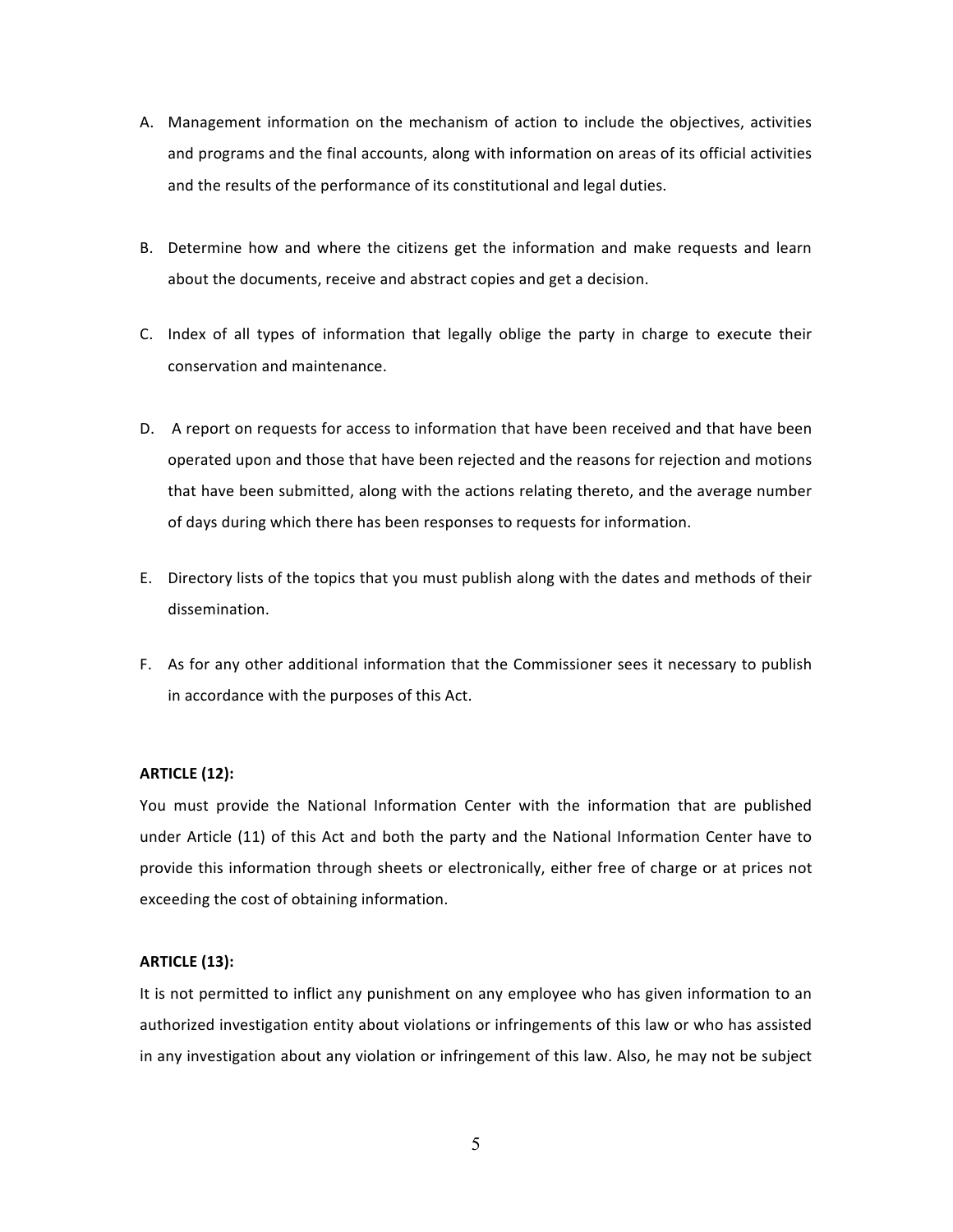to Disciplinary accountability by the administration to which he is affiliated. **ARTICLE (14):** 

Any competent officer against whom punitive action was taken in accordance with Article (13) of this Act may appeal to the courts of the Republic of Yemen for redress and compensation for the damage he was inflicted by.

#### **ARTICLE (15):**

A request for access to the information in writing shall be done in accordance with the form designed for this purpose to the party whom the applicant believes it possesses the information, including the applicant's name and address of residence and work location; and this request must contain sufficient details that would enable the employee in charge to extract the information while the request for the application to access to information shall be done via Instant-mail or postal mail or through direct attendance to the source of access to information or the National Center for Information; and in all cases, the application will be submitted upon the form approved for that.

### **ARTICLE (16):**

The procedures and forms organized to access the information shall take into account providing additional facilities appropriate for the illiterate and those with special needs.

#### **ARTICLE\$(17):\$**

After receiving the request, the employee in charge shall immediately give notice of receipt to those who have made the request indicating the date of submission of the application and the type of information and the time required to respond to the request specified in this law.

#### **ARTICLE (18):**

The employee in charge shall respond to the request within fifteen days from the date of its submission, the employee may extend this period for one period of time not to exceed fifteen days if the application contains a large number of information, or if access to information requires reasonable consultation of another party, whereas it would be considered as a denial to the request if there was no response during that period of time. And where such extension is appropriate, the employee in charge shall report to the applicant in writing, during original

6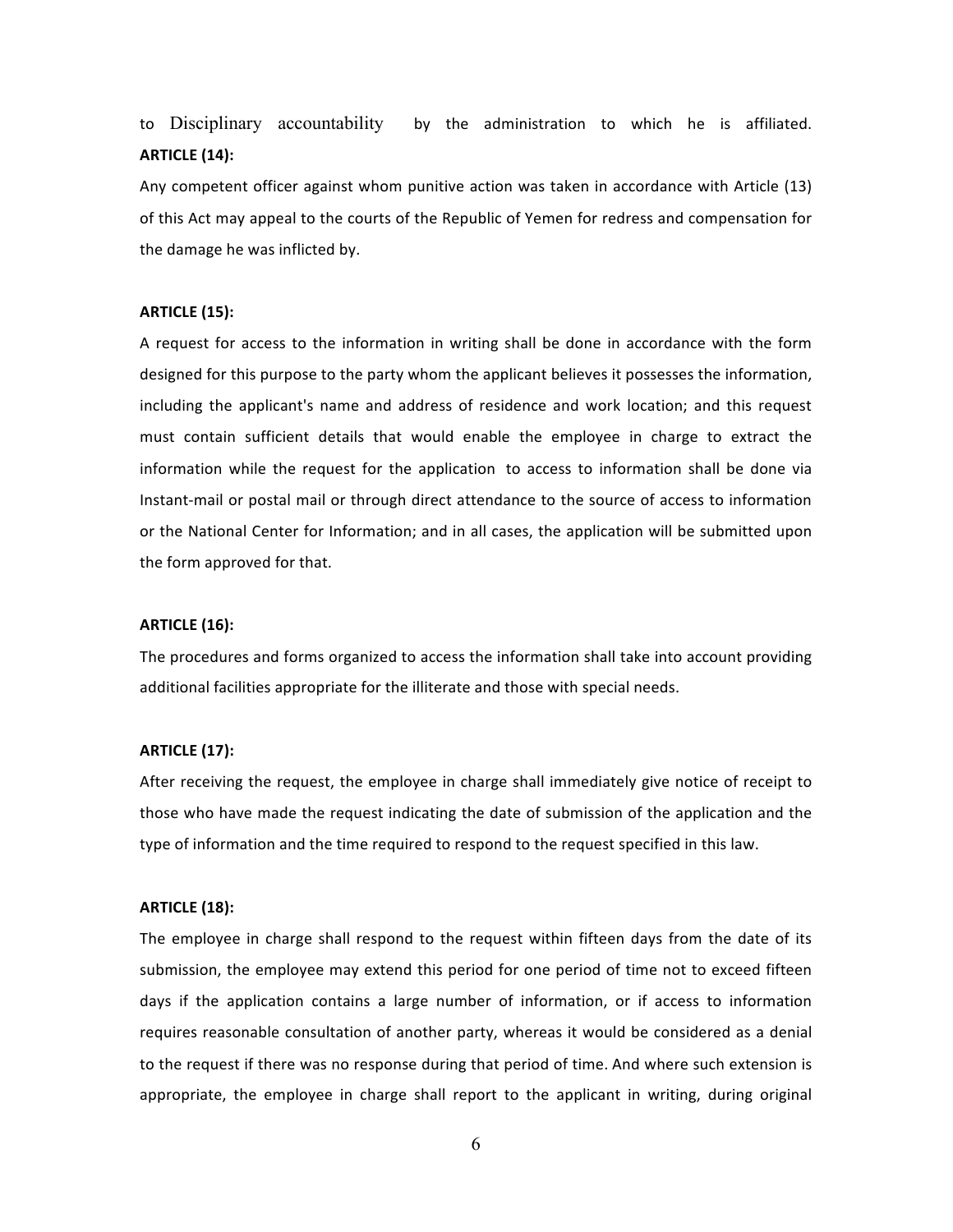period of time while giving priority to requests that were applied by the journalists and people who collect news and job seekers who work during the time limits or by those who ask for information on issues dealing with the public interest or public affairs.

# **ARTICLE (19):**

- A. The employee in charge shall enable the applicant to have access to information from him and determines the cost of that, where appropriate, if copies were requested.
- B. If the employee in charge found that part of the information required is under one or more exceptional articles as specified in this law, and that it is based on this exception, then, he would have to deliver the part that is not excluded and deliver a notice to the applicant in writing that there is a part of the information that was withheld from him, specifying in writing the specific exception in this law upon which the employee in charge has relied to withhold the requested information.
- C. If the request is made to get the information and the information is available at the source in another language or in a different way from what is required, then, it would be sufficient to simply hand over the requested information in the language or form in which the two are available as long as they contain the required information.

# **ARTICLE (20):**

When approval of the request is done, the employee in charge must submit to the applicant of the required information all documents that contain the information on paper or electronically according to the formula that is available to the authority and as required by the applicant.

# **ARTICLE (21):**

It is permissible for the employee in charge to refer the request to another party after notifying the applicant thereof during the time period identified in Article (19) of this Act) of law, if he determines that the connection of that party to the information requested is greater in which case, the application shall be considered as if it was presented to the party that was referred to during the time the submission was done to the other party in accordance with Article (19) of this!Act.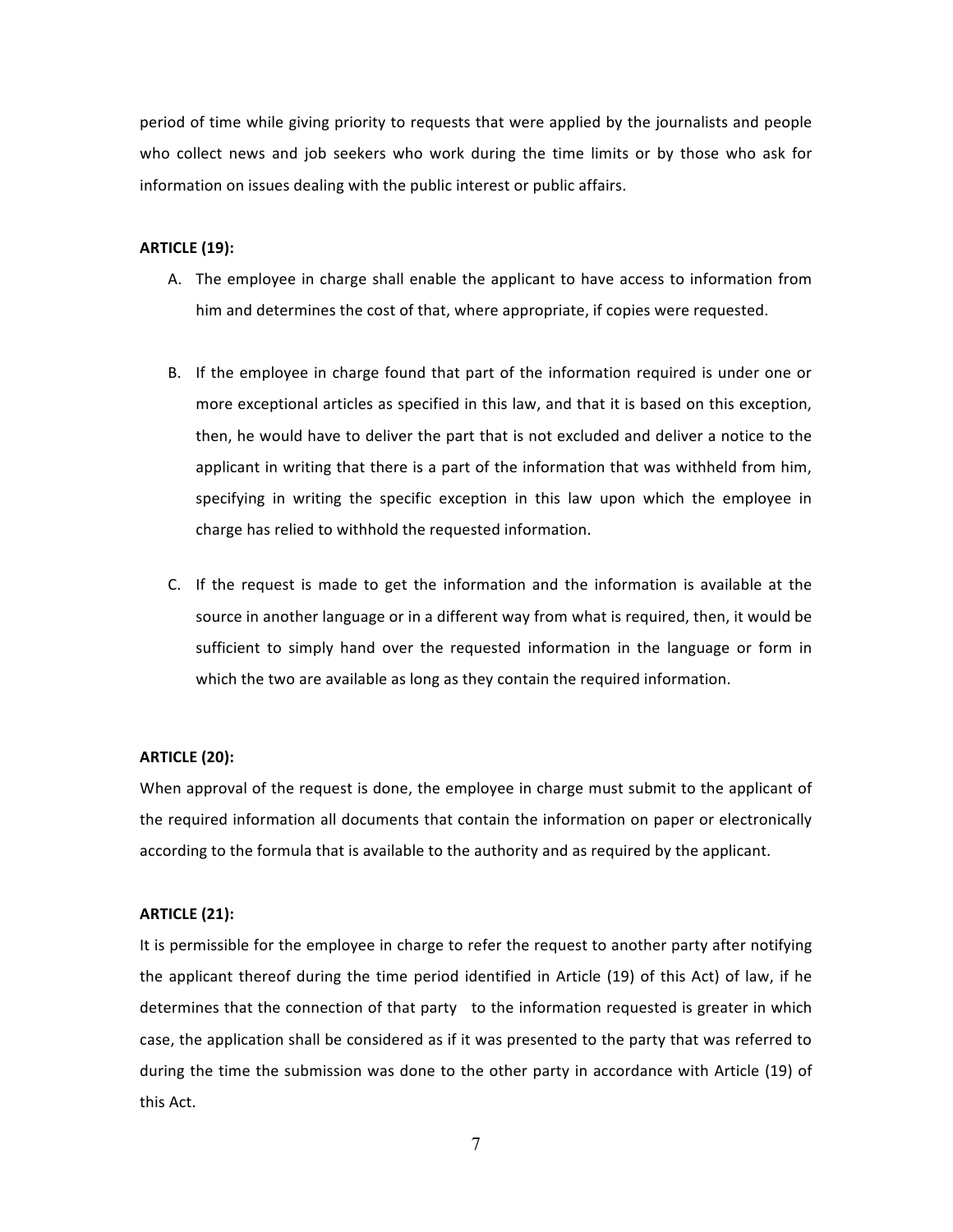# **ARTICLE (22):**

If the request is denied, in whole or in part, the employee has to show in a written reply that would be submitted to the applicant, the reason for the rejection of the application and that reason should not be:

- A. That the information is not held by the party.
- B. That the information required fall within the scope of one or more exceptions specified in this law and that Article (27) is not applicable while the exception/exceptions that were utilized should be referred to.

### **ARTICLE (23):**

In case the applicant of the decision is not convinced, he is entitled then and in accordance with Articles (30) to (32) of the Act to complain to the Office of the Commissioner-General, with the recourse to go to court if he is not convinced by the decision of the Office of the Commissioner General.

# **Chapter III: Exceptions**

#### **ARTICLE\$(24):\$**

Subject to the provisions of articles (4.19, 20 / B, 23.27) of this law, the officer or employee in charge shall reject any request for access to information if they contain:

- A. details of weapons and defensive tactics and strategies, and military forces or secret military operations aimed at protecting the homeland;
- B. Confidential matters relating to foreign policy affairs for defense and military alliances.
- C. The information exchanged with other countries with whom it has been agreed to keep the information confidential before the exchange or delivery of this information.
- D. Information, if disclosed, may cause significant harm to:
	- 1. A crime prevention or detection.
	- 2. Arrest or prosecute offenders.
	- 3. The administration of justice.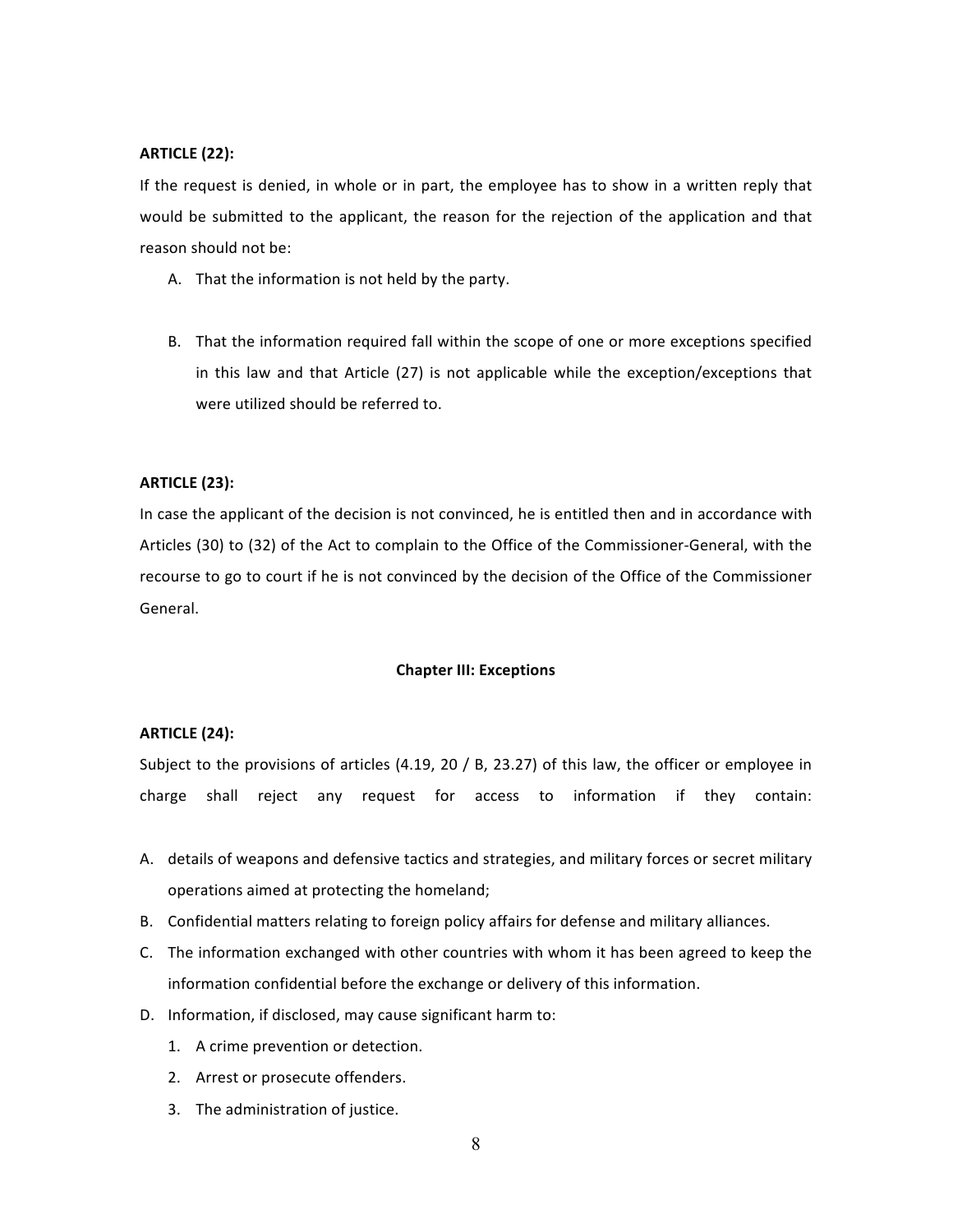- E. Information, if disclosed, would lead to the disclosure of the identity of a confidential source of information to that which the law enforcement officials have pledged to maintain confidentiality.
- F. The electronic information which, if disclosed, could cause penetration of protected networks and equipment and may expose them to deletion or theft.
- G. Information of a commercial, financial or economic nature, or even industrial, or scientific or technical researches, the disclosure of which would lead to the breaching of copyright and intellectual property or of the fair and legitimate competition, or which would lead to illegitimate profit or loss to any person or company.

# **ARTICLE (25):**

Subject to the provisions of Articles (4, 19.20 / b, 23) of the Act, the officer shall reject any request for access to information if that information contains:

- A. Information which, if disclosed, may endanger the life of an individual or put his physical safety at risk.
- B. Personal data which, if disclosed, may be considered as an illogical violation to the privacy of the individual, unless the personal data are connected to the duty or function or public office held by that individual

# **ARTICLE (26):**

It is not permissible for the employee in charge to refuse to disclose the information contained in the article (25) of this Act if:

- A. This information was still in possession of the party and is older than thirty years.
- B. This information has never been available to the public.

#### **Chapter IV**

### **Commissioner-General of the Information**

# **ARTICLE\$(27):**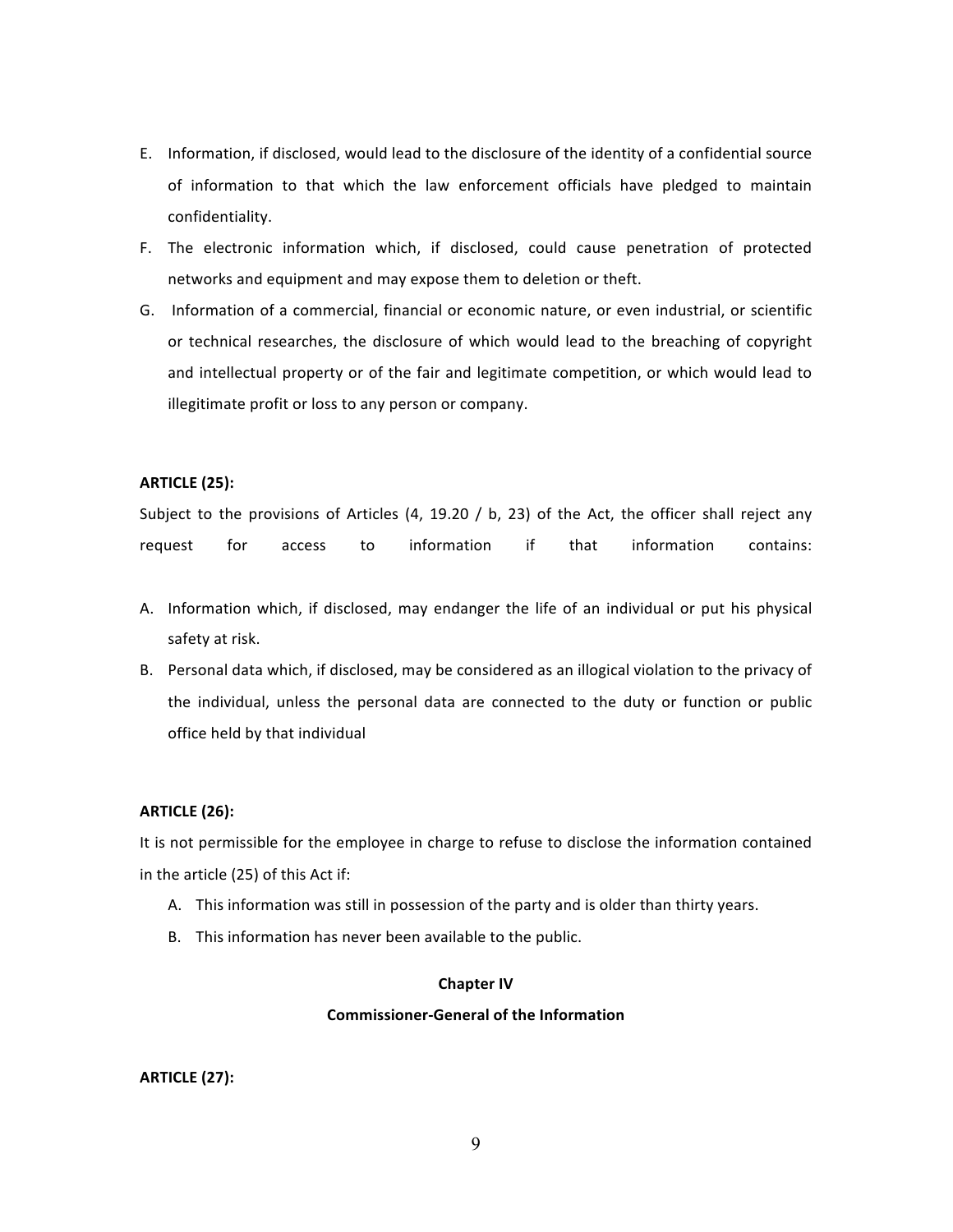Shall be established under the provisions of this law, the Office of the Commissioner-General of Information has a legal personality and independence necessary for the exercise of his office functions. The office is allocated to a separate budget within the general budget of the state.

# **ARTICLE (28):**

Office aims to ensure the implementation of the provisions of this law and to achieve the desired goals, and in that respect, the office is to implement its duties and exercise the following powers:

- A. The development and organization of programs, plans and policies for the individual to exercise his right to access and view the information.
- B. To educate the citizens and raise awareness about the importance of his/her right to be informed and access to information.
- C. Contribute to training of staff and officials of the agencies on how to enable the individual to have access to information and the importance of that.
- D. The monitoring of violations and the publication of reports and studies that include obstacles to the exercise of the right to be informed (of the information) and how to overcome them.
- E. Develop a standard form for requests for access to information from the concerned authorities.

### **ARTICLE\$(29):\$**

The Office is considered to have oppressed whoever:

- A. His request for access to information was refused
- B. Charges were imposed on his request beyond those approved in this law.
- C. His extended period of time required to answer his request was in violation to the provisions of Article (19) of the Act.
- D. His request was forwarded to more than one without approval.
- E. Any other cases accepted by the Commissioner-General of Information.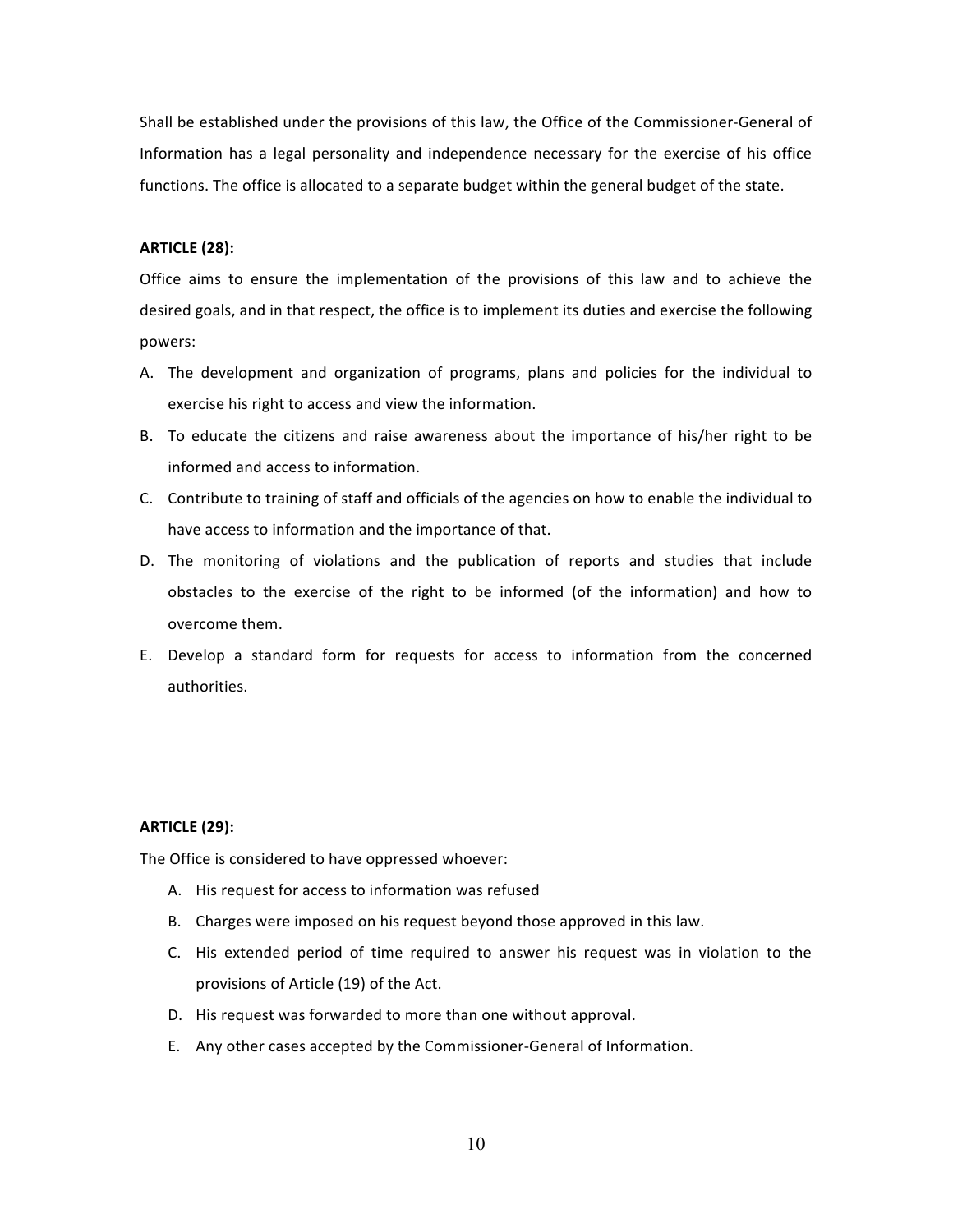# **ARTICLE (30):**

Complaints must be submitted to the Office within thirty days from the date of receipt of the applicant a rejection to his request.

#### **ARTICLE (31):**

The office has to answer to the complaint within a period not exceeding thirty days from the date of its submission to him and the Office must immediately after receiving the complaint send a letter to the employee in charge in the party that has rejected the request for access to information, in which he will be informed of his complaint and will get a copy of the reasons that the employee in charge has identified for refusal. And the Commissioner-General who acts as an arbitrator has to decide independently whether a refusal to disclose legal, or not shall be taken and then bind the party of the necessity of meeting the demand within seven days of the issuance of his decision.

# **ARTICLE (32):**

It is permissible for the applicant, whose request was refused from the Office of the Commissioner-General to submit to the competent court spatially to consider it and issue its ruling in haste during a period not to exceed thirty days, and the first instance judgment shall be considered final and enforceable to the party over a period not to exceed seven days, while in the case of dismissal of the law suit, then, the applicant may appeal within the period specified by law.

### **ARTICLE\$(33):\$**

The Office is headed by the Information Commissioner-general in the rank of minister appointed by the President of the Republic and he shall preside over the office for four years, renewable for one time only.

#### **ARTICLE (34):**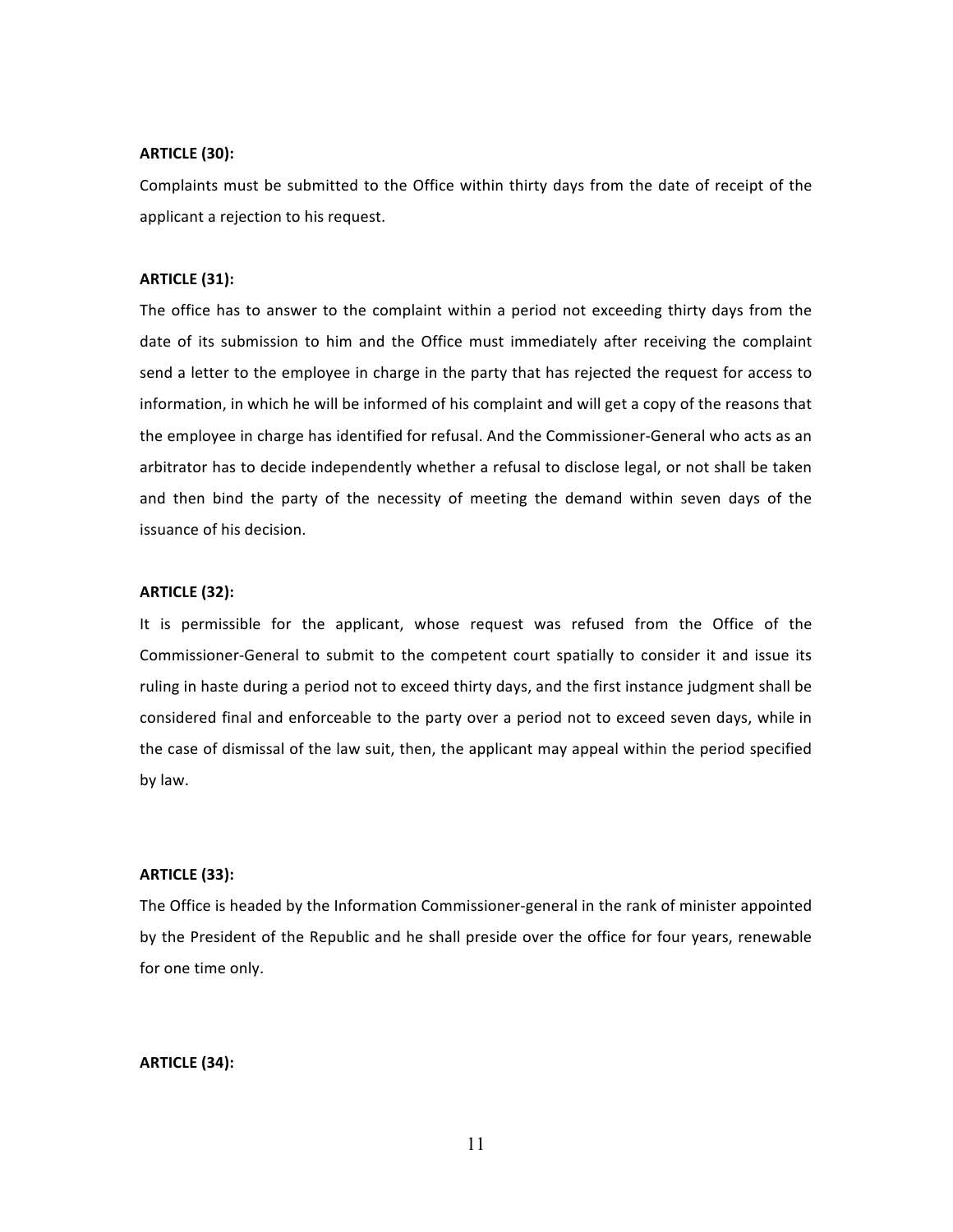- It is stipulated to the Commissioner-General the following conditions:
	- A. Be a Yemeni national.
	- B. Be at least forty years of age.
	- C. Hold at least a university degree in information systems.
	- D. To be of good character and behavior, complying to the Islamic ordinances and that no court order has been issued against him in a case involving moral and loyalty matters unless he has been acquitted thereof
	- E. Have an administrative experience of no less than five years.

# **ARTICLE\$(35):\$**

The Commissioner-General is to follow up and issue decisions on appeals submitted to the Office and the appointment of office staff and to implement a system of their own in order to apply the provisions of this law.

# **ARTICLE (36):\$**

The Office of the Commissioner-General shall have an administrative and technical structure shown by the regulations of this law.

#### **ARTICLE\$(37):\$**

The Commissioner-General of the Information is to devote himself to his work in the office and shall not during his tenure of his job to act or hold an office or other function, whether paid or unpaid.

#### **ARTICLE (38):**

The services of the Commissioner-General shall end in the following conditions:

- A. If he is convicted of a felony or misdemeanor involving moral turpitude and loyalty
- B. If he worked in any other position or rank
- C. In the case of the death of the Commissioner-General.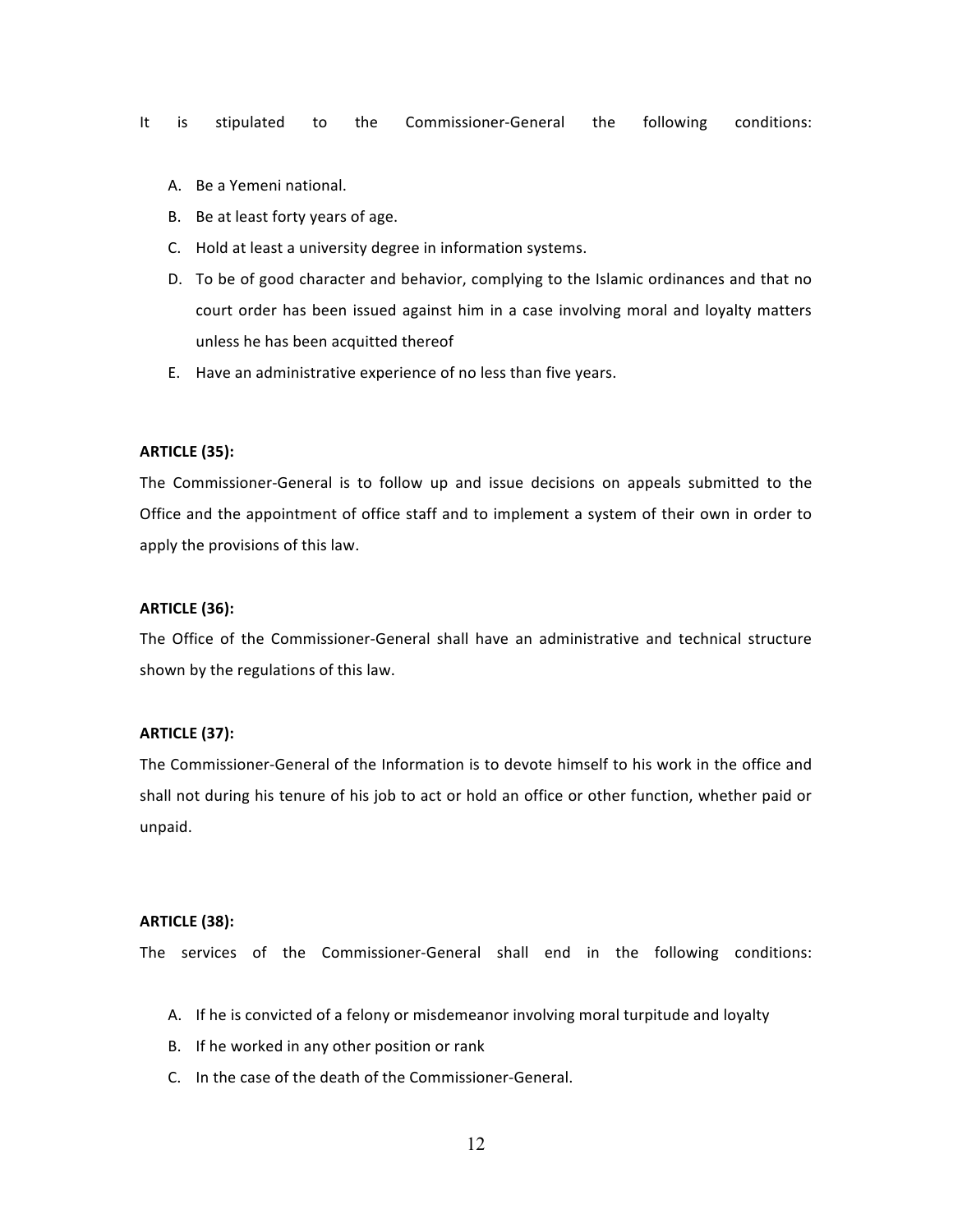# **ARTICLE (39):**

If the Commissioner-General was discharged of his service under section (39) of this Act, the President shall appoint another Commissioner within (thirty) days from this discharge, in accordance with the provisions of this law.

# **ARTICLE (40):**

The recommendations and decisions of the Commissioner-General related to his duties in accordance with the provisions of this law are considered binding on all parties.

# **ARTICLE (41):**

For the purposes of the implementation of the Commissioner-General of his functions, he has the following powers:

- A. Receive periodic reports from the parties specified in this Law, at his request.
- B. The right to enter any public institution and inspect its records, papers, and any related evidences related to required information.
- C. Investigation with any employee in isolation in order to reach the required information
- D. Over whoever has concealed or destroyed information or amended information contrary to its veracity for the purpose of evading its submission to the applicants.
- E. Request clarification in writing from the senior state officials such as ministers and the like on why they have concealed the information if this concealment is a result of orders from them directly. The Commissioner-General in this case and if he is not convinced of all justifications offered has the right to submit the report to the House of Representatives to take appropriate action.
- F. Make decisions and recommendations to the authorities regarding the application of the provisions of this law.

# **ARTICLE (42):**

The Commissioner-General should submit periodic reports every four months and whenever the need arises, to the President of the Republic, the House of Representatives, the Council of Ministers, and these reports must contain:

A. Cases of unjustified refrain from providing information.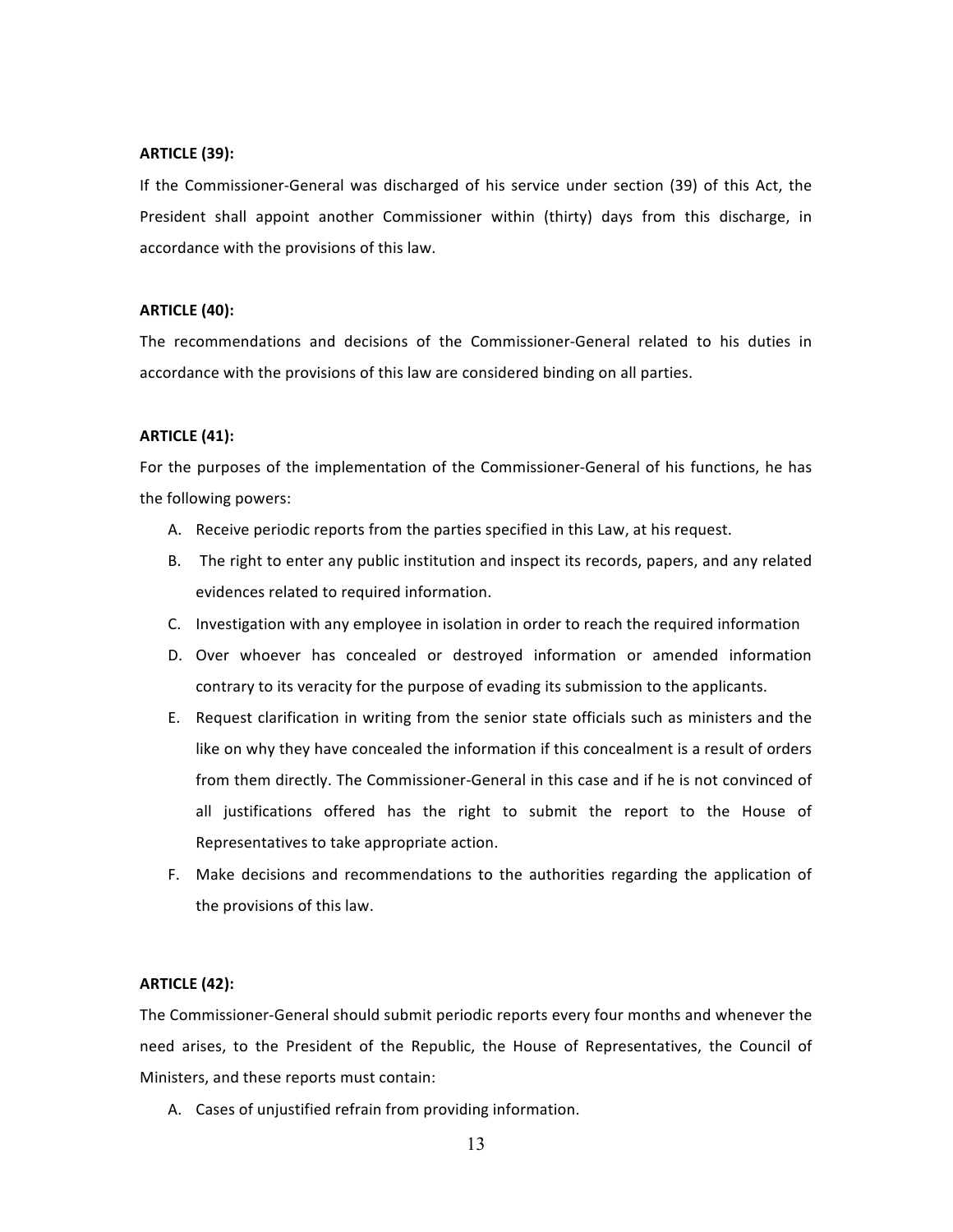- B. Operational problems he is facing in the implementation of his functions.
- C. Works and activities of the Office on the right of access to information.
- D. Any other topics that the Commissioner-General considers appropriate.

# **ARTICLE (43):**

The headquarter office shall be in the capital, Sana'a, and there may be branches in the capital and other provinces.

#### **PART III**

### **PROTECTION OF INFORMATION**

#### **ARTICLE (44):**

Each party keeps a safe reserve, including copies of all that information in its possession relating to its mandate and its official activities, and this takes into account the introduction of means and modern mechanisms to save the information to minimize space and places of archives and the use of modern indexing, which facilitates access to information.

# **ARTICLE (45):**

It is not permissible to exploit the failure or absence of the security systems of the information in order to execute an illegal act that which would cause harm to the information.

# **ARTICLE (46):**

There shall be established within a unit of information on each side an appropriate administrative level that is specialized in the supervision and control over the application of the security standards related to the information provided in all parties.

# **ARTICLE (47):**

Each one of the information systems used by the different parties must have the ability to verify and establish the responsibility of actions in the entry, processing, preservation and retrieval of information and in the access to the system and all data contained in it.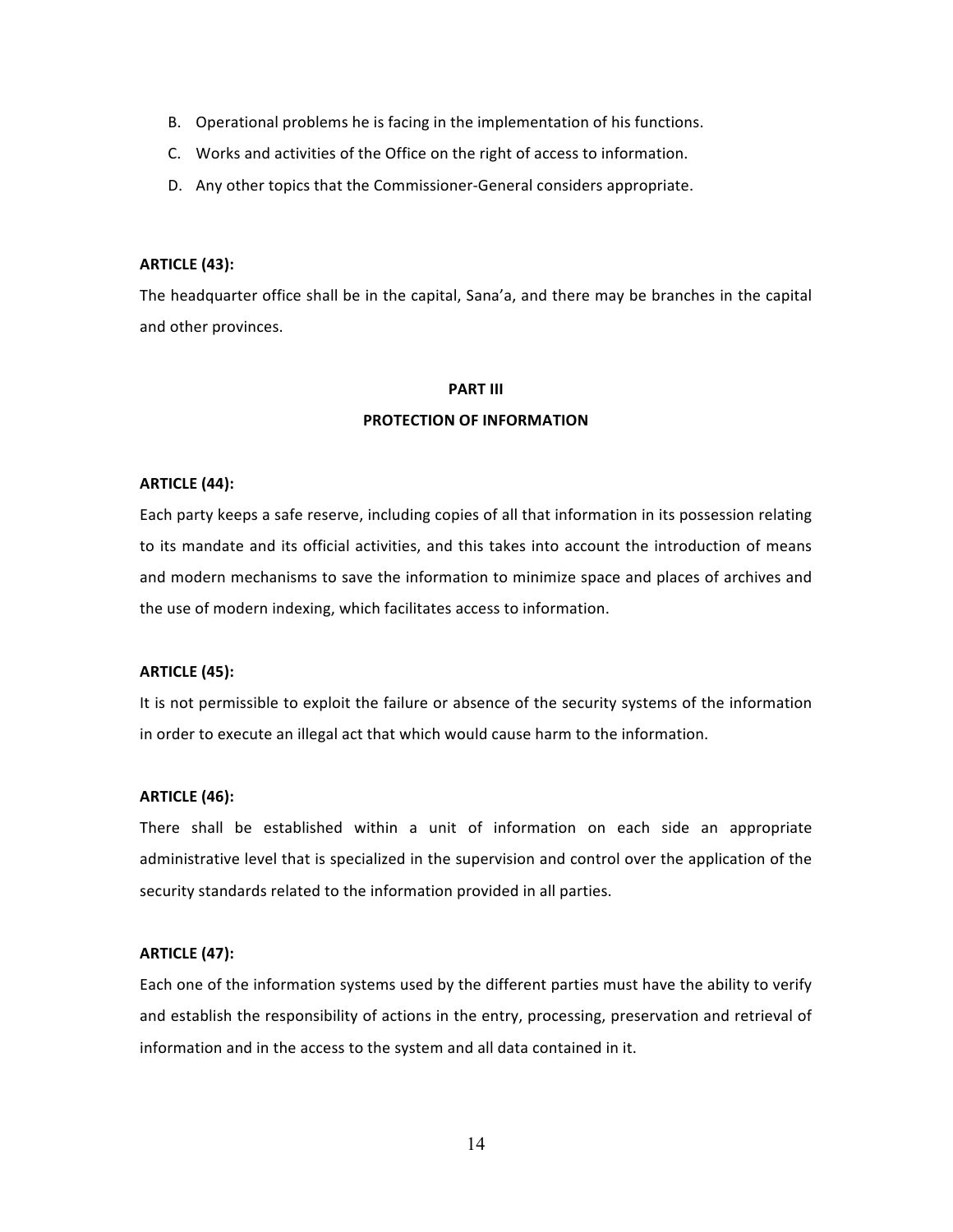### **ARTICLE (48):**

All systems and application software that are introduced, built and used by the different parties must have the security standards that ensure reliability and safety of regular operation, and these security standards shall be developed regularly, and in a timely manner.

### **ARTICLE (49):**

All parties have to set and apply the rules and the administrative, technical and physical procedures, to protect information systems and networks and ensure their continuity and regularity of operation.

#### **PART\$IV**

### **PRIVACY POLICY**

#### **ARTICLE\$(50):\$**

It is not permissible for any party to collect, process, save and use of personal data of the citizen, contrary to the Constitution and the laws in force.

# **ARTICLE (51):**

The collection, processing, storage and use by any party of the personal data shall be limited to the powers and functions of this official party who is authorized to do so as necessary for performance of her functions.

#### **ARTICLE (52):**

Taking into account the articles (26), (54) the party that is storing the personal data may not disseminate these personal data or give them to a third party except with a written consent by those connected to the data.

# **ARTICLE\$(53):\$**

It is not permissible to provide personal data to any state or other third-party that does not have the same legal safeguards to protect privacy.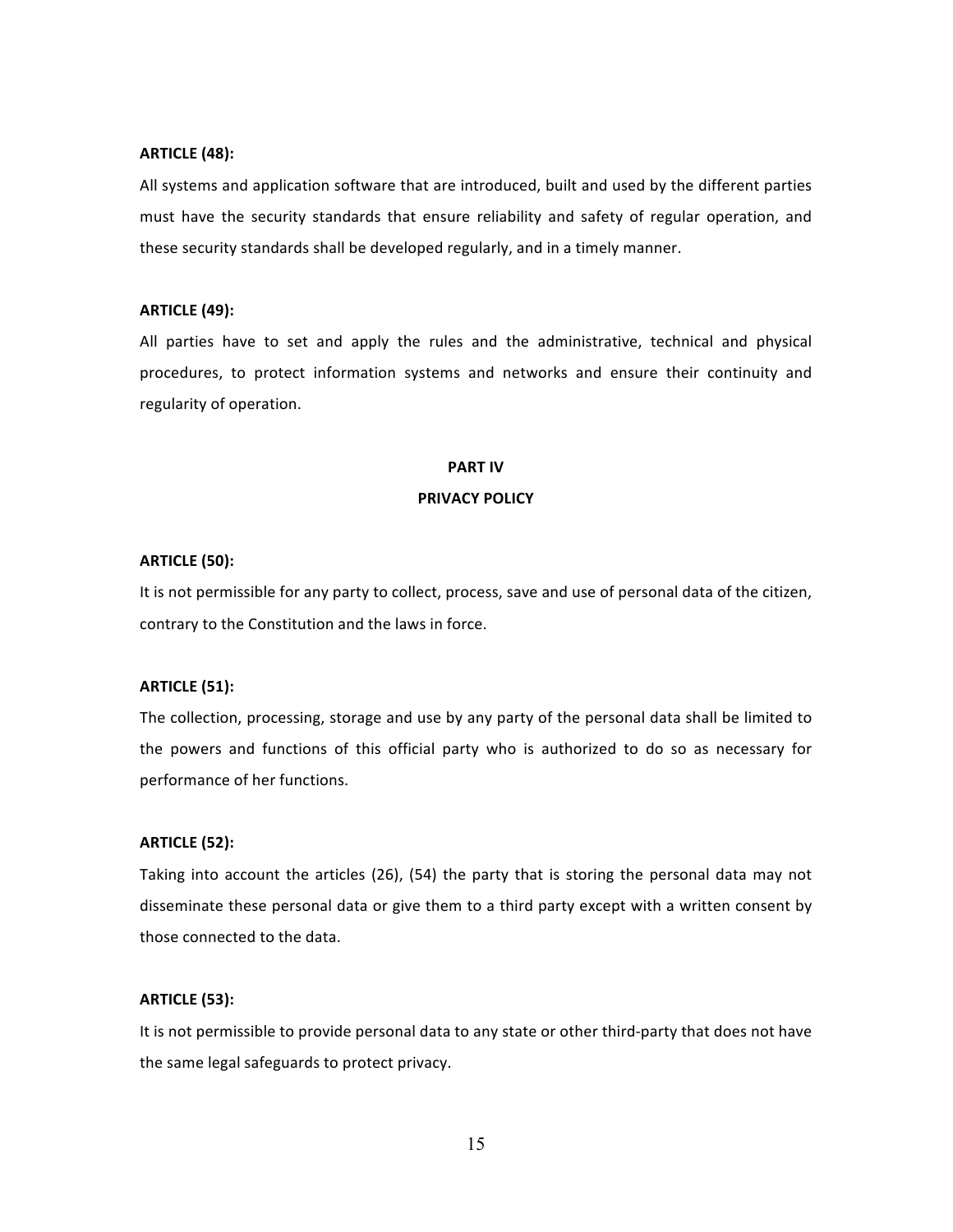# **ARTICLE (54):**

It is not permissible for any party to use the personal data for purposes other than that which they were collected for.

#### **ARTICLE (55):**

Each party that is collecting and maintaining personal data has to follow systems and procedures that provide systems to update the personal data. And whoever is related to these data has to provide all that is necessary to update them.

# **ARTICLE (56):**

Each party that is storing personal data is fully responsible for the protection of these data and the development of an approved privacy statement that would show the systems and procedures for dealing with confidentiality of personal data and their availability to be viewed.

# **ARTICLE (57):**

Whoever offers his personal data is entitled to access those data that he had submitted and he is to check its safety or to submit additional information for correction and update purposes.

#### **PART V**

#### **OFFENSES AND SANCTIONS**

#### **ARTICLE (58):**

A penalty of imprisonment for a term not exceeding one year or a fine of not less than one hundred and fifty thousand riyals to each one who has concealed any information due to look at and deliberately under the provisions of this law.

# **ARTICLE (59):**

A penalty of imprisonment for a period of not less than three months and not exceeding one year or a fine of not less than one hundred and fifty thousand riyals to each one who has given information for the purpose of misleading the applicant.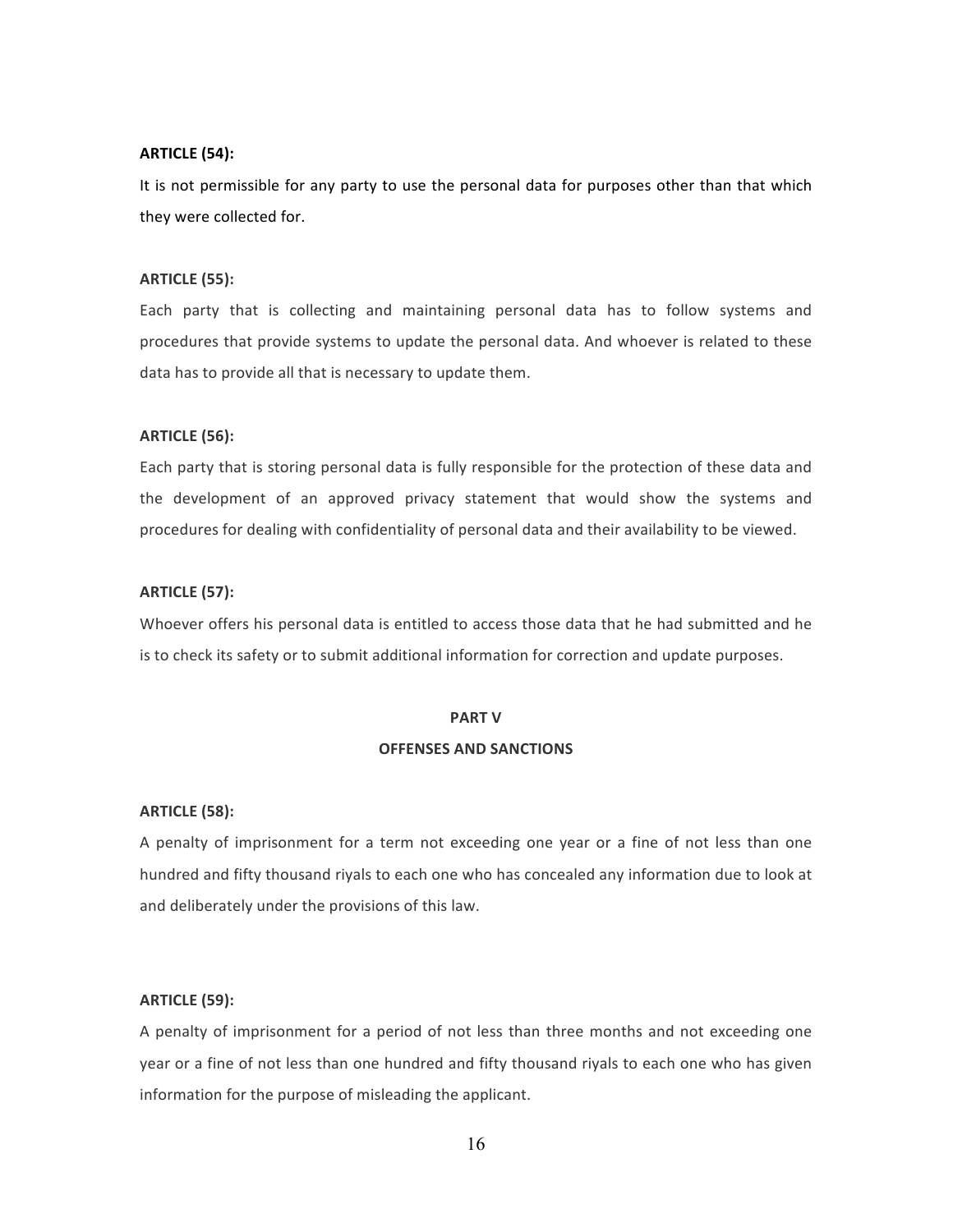# **ARTICLE (60):**

A penalty of imprisonment for a period of not less than three months or a fine of not less than one hundred and fifty thousand riyals to each employee who has violated deliberately the provisions of articles (18-23), (25-27), (51-55), 58) of this law.

# **ARTICLE (61):**

A penalty of imprisonment for a period of not less than two years or a fine of not less than five hundred thousand riyals to every person who has deliberately violated the provisions of Article  $(11)$  of the Act

#### **PART\$VI**

# **GENERAL AND FINAL PROVISIONS**

# **ARTICLE (62):**

National Information Center is one of those parties that collect and analyze information and maintain them for submission upon request, in accordance with the provisions of this law.

#### **ARTICLE\$(63):\$**

It is permissible for any party to provide information, except for the personal data, to the National information Center and it is allowed to request this information to that party and / or the National Information Center. Also, the party has no right to justify non-disclosure of information under this Act on the grounds that the information has been or is being submitted or forwarded to the National information Center.

# **ARTICLE (64):**

Any provision contrary to the provisions of this law shall be deleted.

# **ARTICLE (65):**

The executive regulations of this law shall be issued by the President of the Republic (after its issuance) by the Commissioner-General within a period not exceeding six months from the date of issuance of this law.